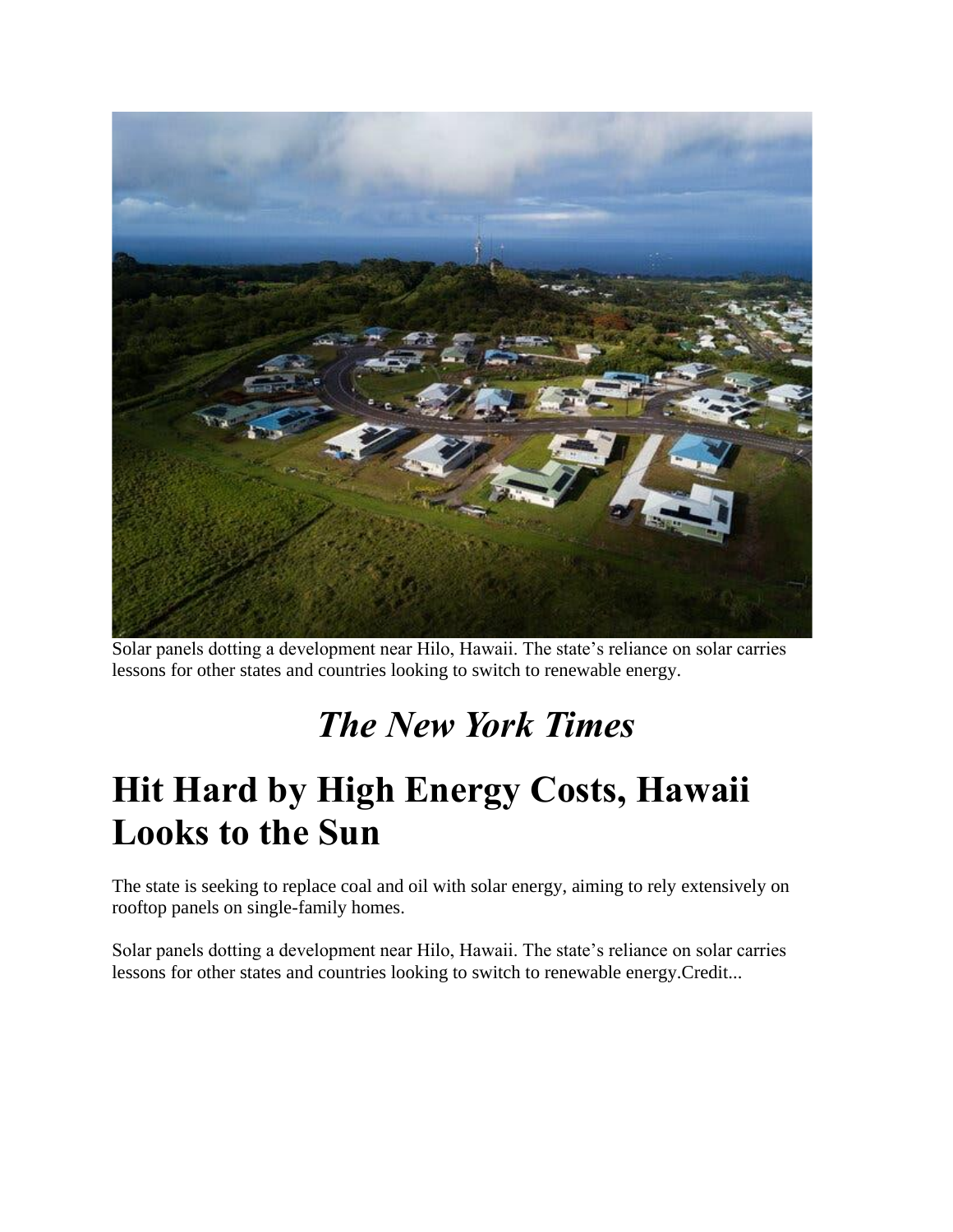

By [Ivan Penn](https://www.nytimes.com/by/ivan-penn)

Photographs by [Ruth Fremson](https://www.nytimes.com/by/ruth-fremson)

• May 30, 2022

HONOLULU — Toddi Nakagawa, who lives in a suburb of Honolulu, has spent years battling her family's high electricity bills, which once topped \$500 a month, by gradually buying more solar panels. After accumulating more than 70 panels and three stacks of batteries, she has gotten her family's monthly bill down to just \$26.

Ms. Nakagawa is not alone. Nearly a third of Hawaii's single-family houses have rooftop solar panels — more than twice the percentage in California — and officials expect many more homes to add panels and batteries in the coming years.

Even before energy prices surged globally this year, homeowners, elected leaders and energy executives in Hawaii had decided that rooftop solar panels were one of the best ways to meet demand for energy and tame the state's high power costs. Russia's invasion of Ukraine has only strengthened the state's embrace of renewable energy. Electricity rates in Hawaii [jumped 34](https://www.bls.gov/regions/midwest/data/averageenergyprices_selectedareas_table.htm)  [percent](https://www.bls.gov/regions/midwest/data/averageenergyprices_selectedareas_table.htm) in April from a year earlier because many of its power plants burn oil, about a third of which came from Russia last year.

While Hawaii faces unique challenges, the state's reliance on solar carries lessons for other states and countries looking to fight climate change and bring down energy costs. The state has increased the use of renewable energy in large part by getting electric utilities to accept rooftop solar rather than fight it, as energy companies in California, Florida and other states have been doing.

"In Hawaii, we've come to the recognition that rooftop solar is going to be an important part of our grid, has to be part of our grid," said Shelee Kimura, president and chief executive of Hawaiian Electric Company, the state's largest power provider. "Some people think we're crazy. Some people think we're pretty amazing."

Less than a decade ago, utilities like Ms. Kimura's pressed state lawmakers to reduce incentives for rooftop solar, a tactic that the utility industry has used across the country, arguing that rooftop solar is not as efficient as large solar and wind farms and can force lower-income households to bear more of the cost of the electric grid. In 2015, Hawaii's [utility regulators](https://dms.puc.hawaii.gov/dms/DocumentViewer?pid=A1001001A15J13B15422F90464) reduced how much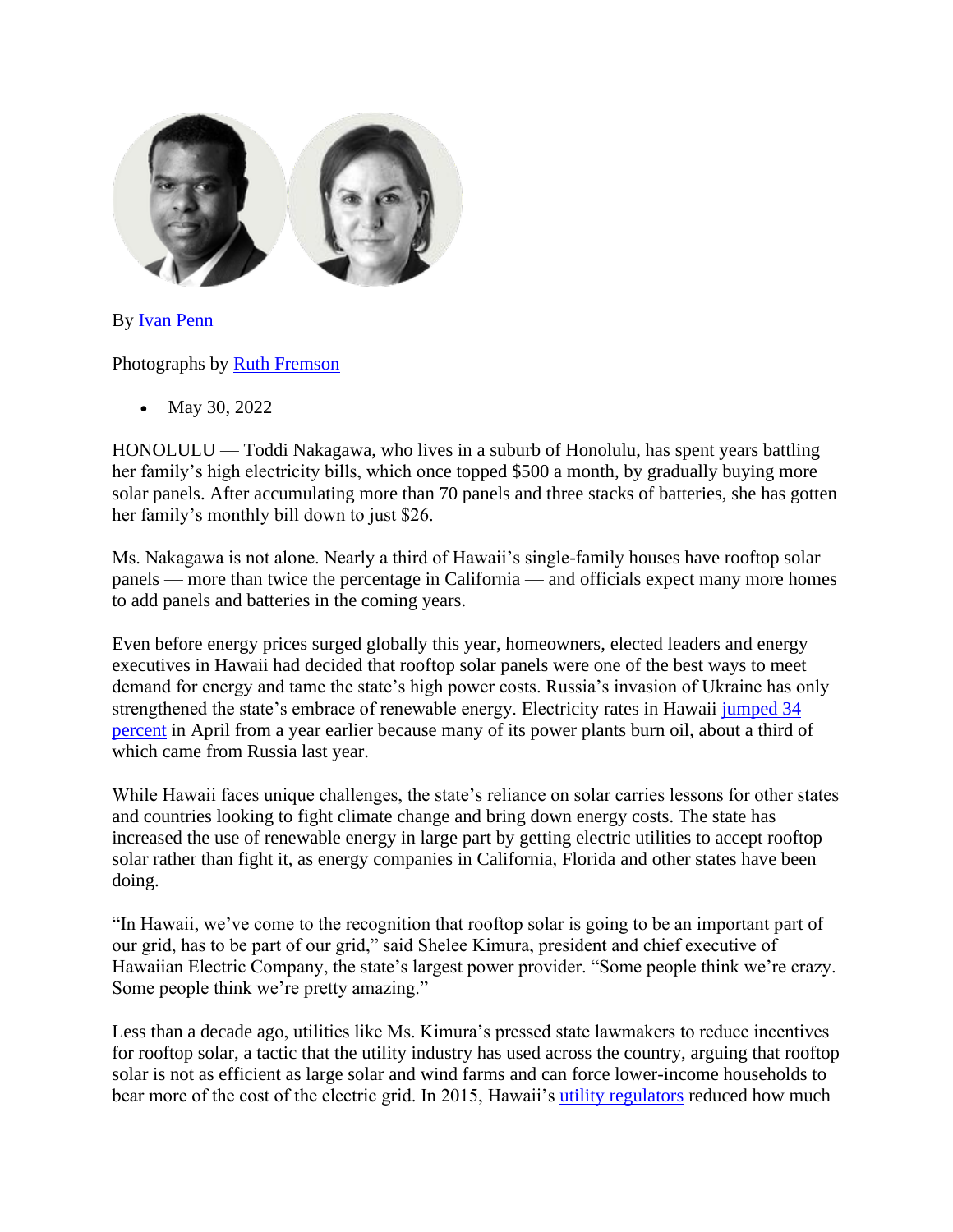homeowners were paid for sending the excess energy that their solar panels produced to the electric grid.



Solar panels on Toddi Nakagawa's home on Oahu have reduced her electricity bill to \$26 a month.



Nearly 20 percent of single-family houses in Hawaii have rooftop solar panels.

Image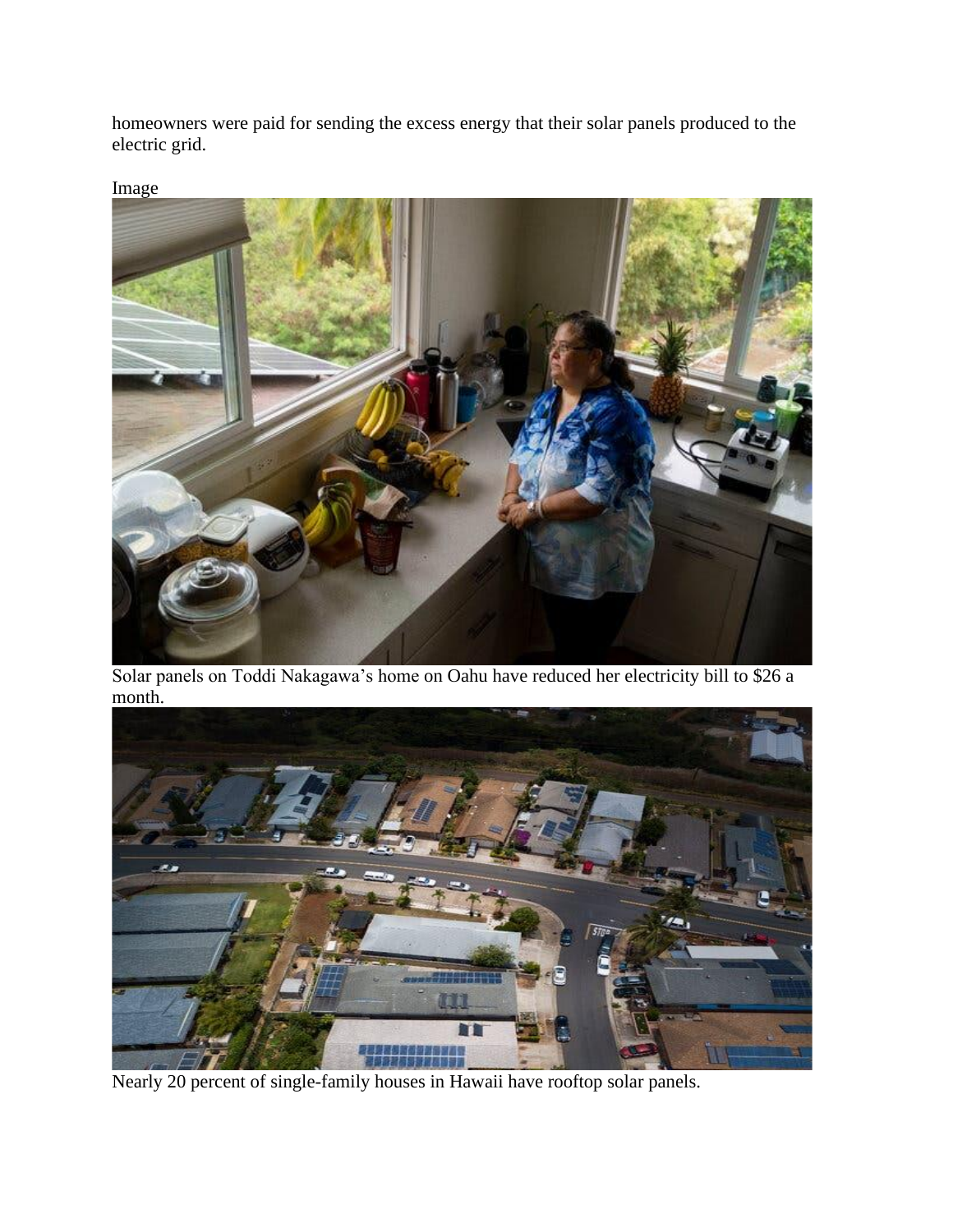

Battery storage packs in Ms. Nakagawa's garage.

That change slowed the growth of rooftop solar but did little to bring down energy costs. The state's electricity rates now stand at 39 cents a kilowatt-hour, nearly three times the national average of 14 cents.

Recognizing that reality, state officials in recent years have gone back to encouraging the use of small-scale energy systems. To manage the supply and demand of electricity, for example, Hawaii offers up to \$4,250 to homeowners on Oahu, home to about 70 percent of the state's population and Honolulu, to install home batteries with their solar systems, defraying as much as third of the cost of doing so. Utilities can tap those batteries for power between 6 and 8:30 p.m., when energy demand typically peaks.

Daily business updates The latest coverage of business, markets and the economy, sent by email each weekday. Get it sent to your inbox.

"It's a good example of a good policy pivot with utilities and regulators saying, 'We need to change how we approach this,'" said Bryan White, a senior analyst at Wood Mackenzie, a research and consulting firm.

## **'Oil is a finite resource.'**

Unlike most of the country, Hawaii burns a lot of oil to generate electricity  $\frac{1}{2}$  a common approach on islands because the fuel is easier and cheaper to ship than natural gas.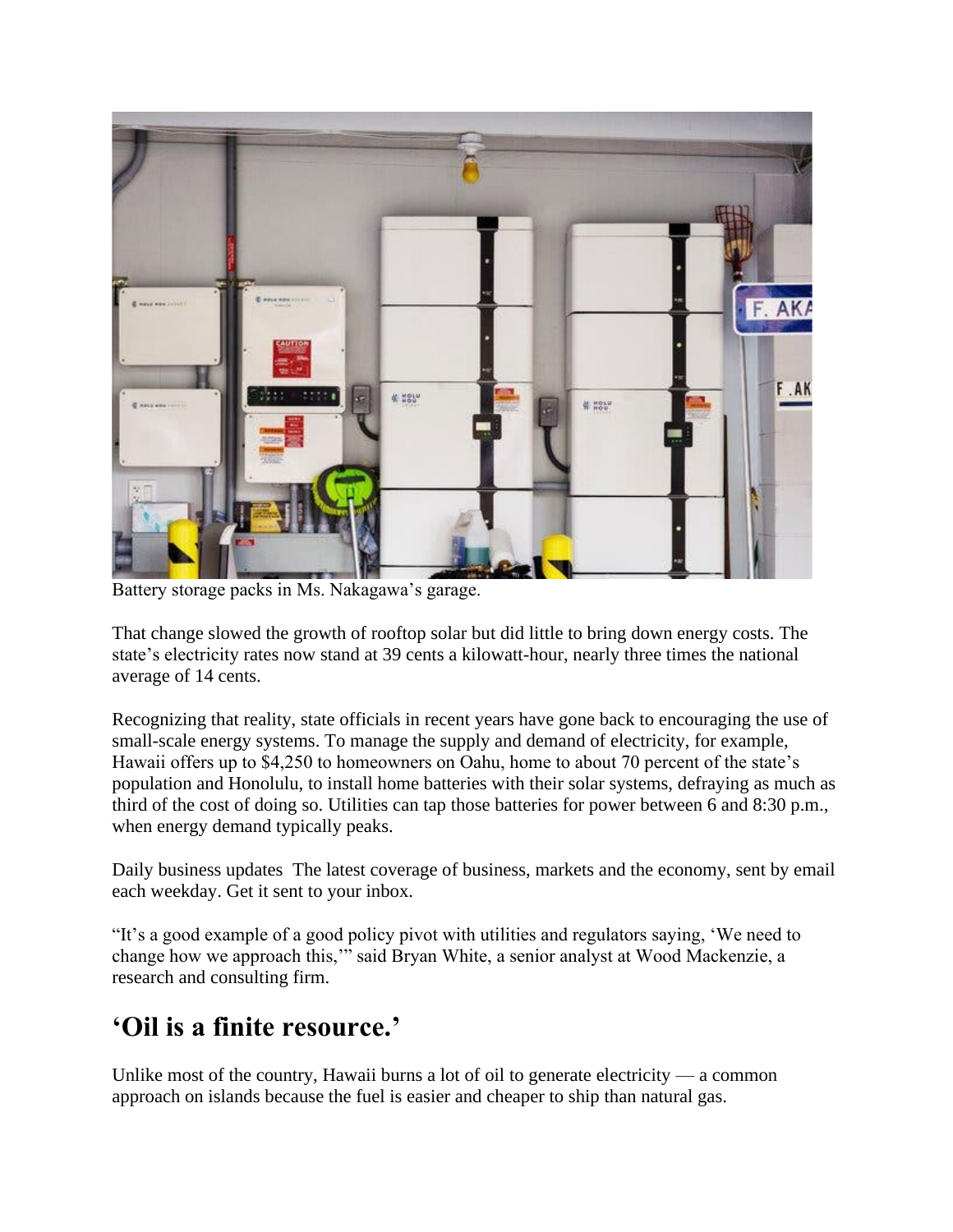"We're unique in that we're dependent on oil for more power generation than the rest of the U.S. mainland combined," Marco Mangelsdorf, a lecturer at the University of California, Santa Cruz, who specializes in the politics of energy and has lived in Hawaii for much of his life.

Power plants fueled by oil supplied nearly two-thirds of Hawaii's electricity last year, down from nearly three-quarters a decade earlier, according to the Energy Information Administration, a federal agency. Rooftop solar, by comparison, supplied about 14 percent, up from 6 percent in 2014, the earliest year for which the agency has that data.

The state had imported about 80 percent of its oil from Russia, Libya and Argentina, which offer a grade that Hawaii's refinery can process. The remaining 20 percent came from Alaska.

"Dependence on oil is the wrong path," said James Griffin, chairman of the Hawaii Public Utilities Commission, who has been working to reduce tensions between utilities and the rooftop solar businesses. It hurts the environment, he added, and is expensive.



Richard Ha, who leads a nonprofit organization that pushed Hawaii to embrace renewable energy, built a hydroelectric plant on his land near Hilo.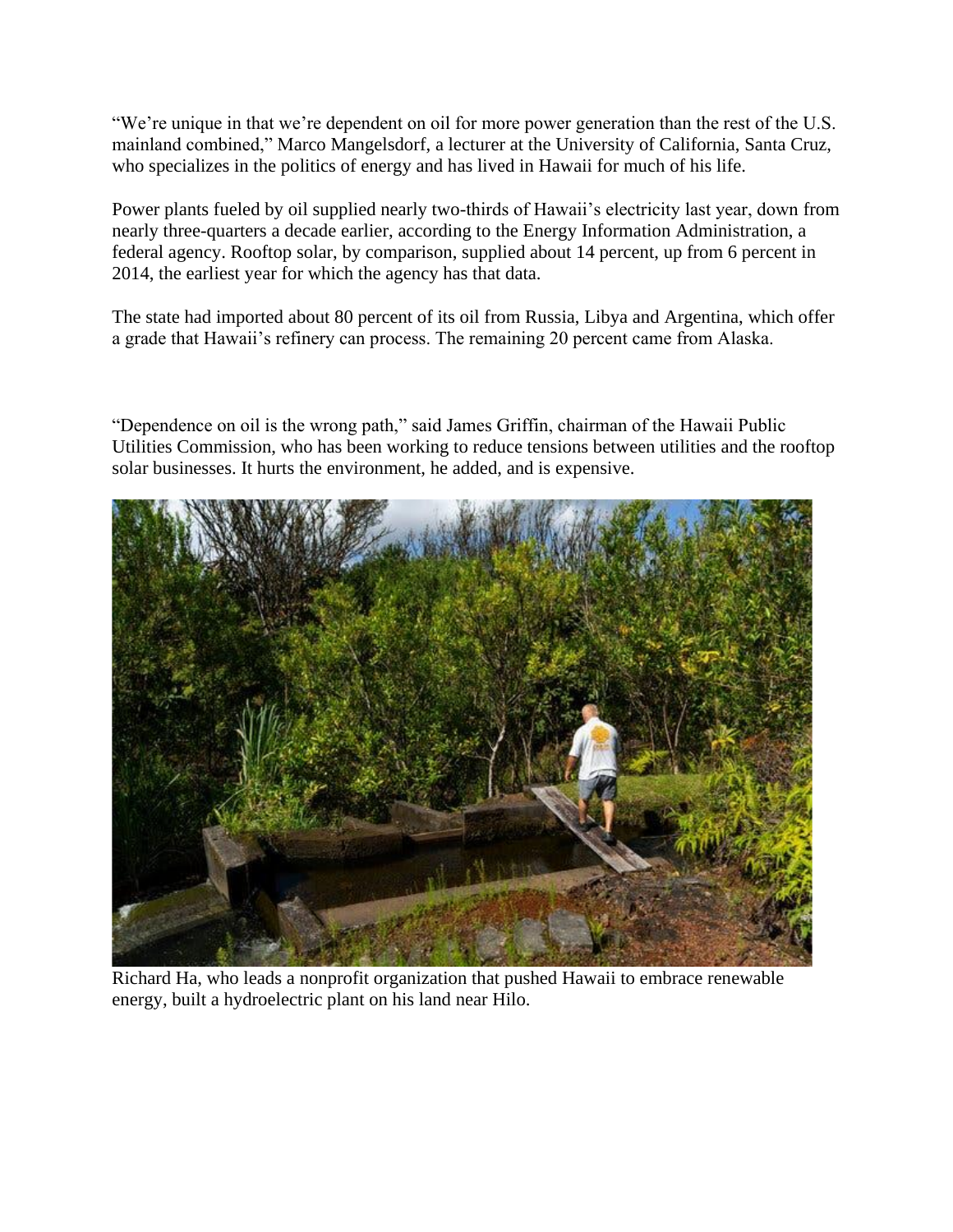

The plant, powered by a stream, saves energy costs related to Mr. Ha's farming.



The plant saves Mr. Ha about \$16,000 in electric bills, he said.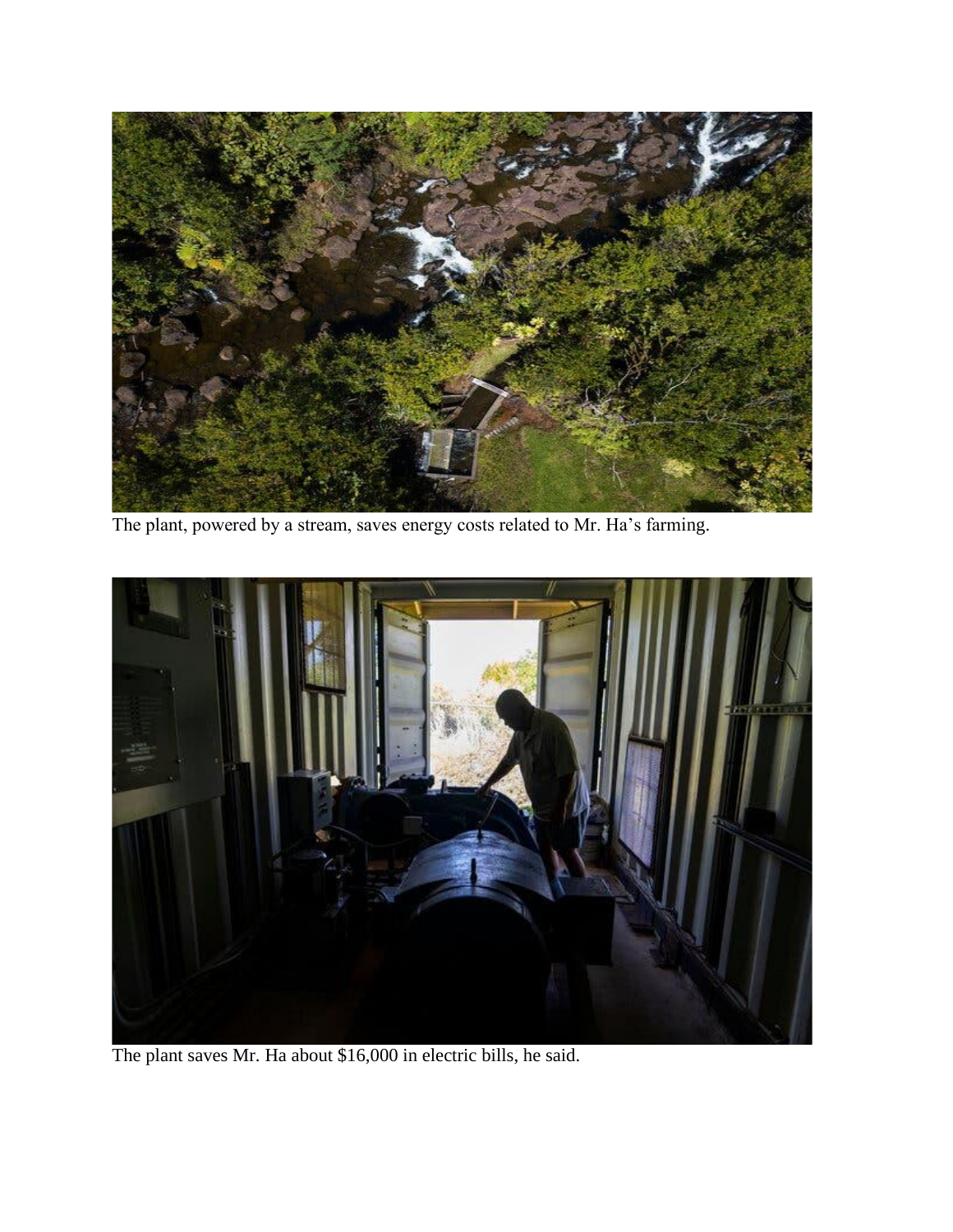After Russia invaded Ukraine, the United States banned Russian oil imports, forcing Hawaii to rely on other suppliers. The price of oil surged, which is why the state's electricity rates have increased so much more than in the rest of the country, where they are up about 9 percent this year.

This was not the first time Hawaii struggled with energy inflation. In 2008, oil prices jumped above \$140, from about \$90, in part because of [tensions in the Middle East.](https://www.nytimes.com/2008/06/07/business/07oil.html) That forced the state, in collaboration with the federal Department of Energy, to start [an initiative](https://energy.hawaii.gov/hcei) to reduce its heavy dependence on fossil fuels. Then, in 2015, Hawaii enacted a law mandating that all its electricity come from renewable sources by 2045.

"We realized that oil is a finite resource," said Richard Ha, chairman of the board of Sustainable Energy Hawaii, a nonprofit organization that was instrumental in pushing the state to embrace renewable energy.

### **A fight over which renewable energy sources to use.**

Even as Hawaii's leaders sought to do away with fossil fuels, they disagreed about how. Utilities and many lawmakers wanted to invest in large wind and solar farms and further exploit geothermal and hydroelectric energy.

Rooftop solar was considered inadequate. Many energy companies also felt threatened by smallscale energy systems because they reduce the need for larger power plants and transmission lines. The nation's investor-owned utilities make their money typically by earning a roughly 10.5 percent return on every dollar they invest in the grid.

But many big renewable energy projects were delayed, in part because of supply chain problems. And the state is expected to soon close its only major coal power plant. Those problems forced regulators and the utilities to rely more on home power systems.

"These big projects, representing hundreds of megawatts, were being pushed out, pushed out, pushed out," Mr. Mangelsdorf said. "The writing was on the wall."

Proponents of rooftop solar and home batteries also note that Hawaii does not have lots of cheap, open land needed for large solar and wind farms — a position that Hawaiian Electric, which locals call HECO, came to embrace.

The rooftop solar industry "fought tooth and nail with HECO to get to where we are today," said Scott Glenn, the state's chief energy officer. "Not only are their decisions changing, but their attitudes are changing."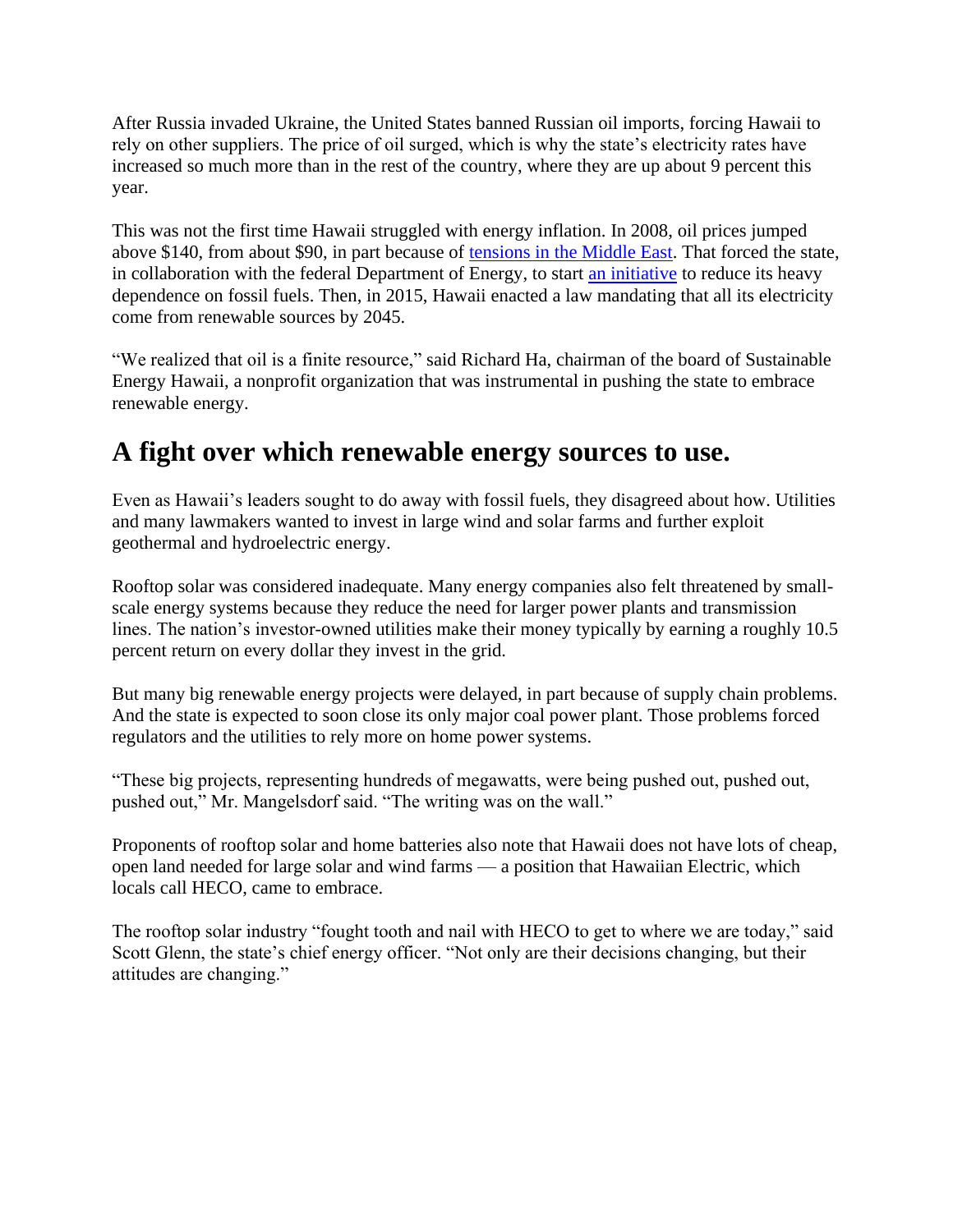

Sheep grazing at a solar farm on Kauai. Cheap, open land for large solar and wind farms is scarce in Hawaii.

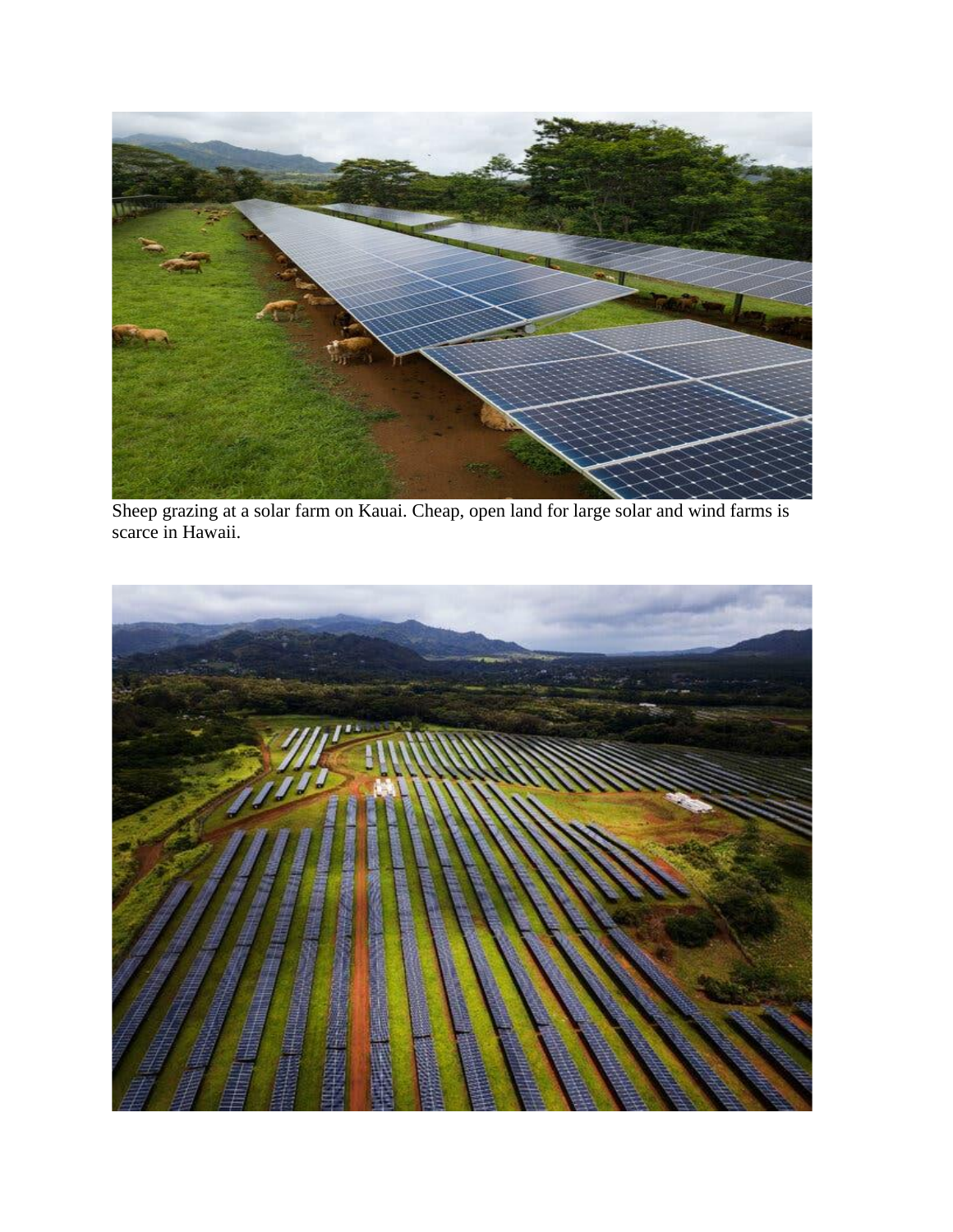Kauai uses a mix of renewable energy sources, ditching much of its longtime reliance on fossil fuels.



Battery storage at the solar farm on Kauai. The island regularly produces 70 percent of its electricity from carbon-free sources.

Many residents also decided that they could not wait for elected officials and utility executives to bring down energy prices.

Ms. Nakagawa, a 54-year-old financial adviser, lives on Oahu, where the electric grid largely relies on oil-fired power plants. The family's electric bill reached its highest level after the family bought its first set of solar panels in 2009.

"We try to conserve," Ms. Nakagawa said. "We open up a window and use a fan." But she added that sometimes it got so hot and humid that she and her family needed the air-conditioner.

They added more solar panels when they built a rental unit. Their home now houses five immediate family members, an uncle and tenants. The Nakagawas spent \$74,000 on their energy system — most of which they got back through state and federal tax credits.

### **New rules reward utilities for advancing use of rooftop solar.**

A year ago, regulators in Hawaii created a [performance-based system](https://puc.hawaii.gov/energy/pbr/) that rewards utility companies for quickly connecting rooftop solar and battery systems to the grid. Utilities can also earn more money by promoting energy efficiency. That has helped make the adversarial relationship between utilities and ratepayers more cooperative.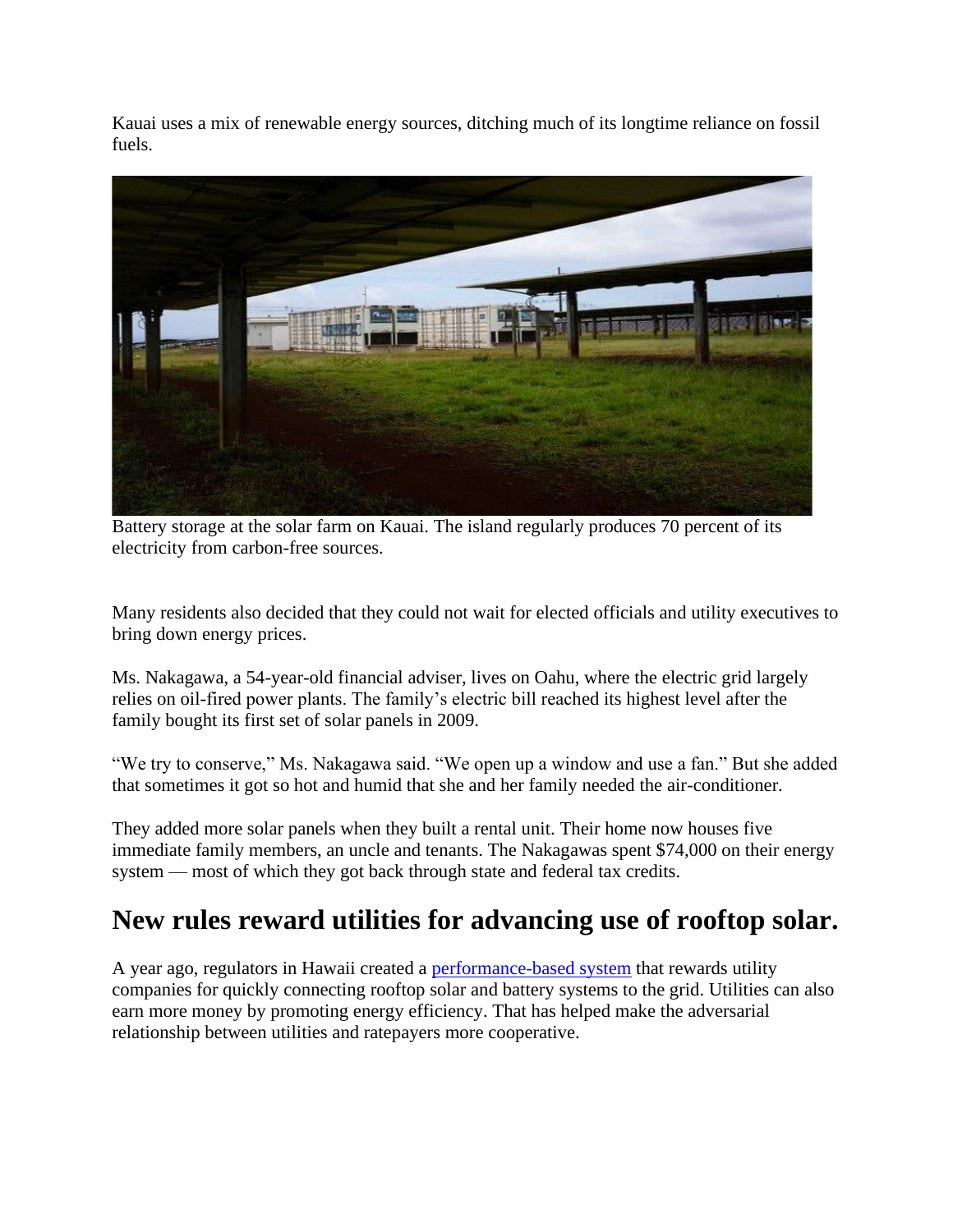"We've had to reframe the relationship," said Ms. Kimura of Hawaiian Electric. "You now have so many different players in the energy space. These things have all changed more rapidly than in any time in history."

In addition to rooftop solar, Hawaii is trying to take advantage of its natural resources.

The Big Island has vast potential for hydroelectric plants. Volcanic activity makes it possible for utilities in some places to produce geothermal energy.

But some of those resources can also turn dangerous. The remnants of the 2018 eruption of the Kilauea volcano — hardened, blackened lava that raised the ground 60 feet — still surround a geothermal energy plant, which has yet to return to full capacity. Steam continues to rise from fissures in the ground. A few homes that survived the devastation that wiped out neighborhoods depend on rooftop solar panels.



The Puna Geothermal Venture on the Big Island has yet to return to full capacity since a volcanic eruption in 2018.

Image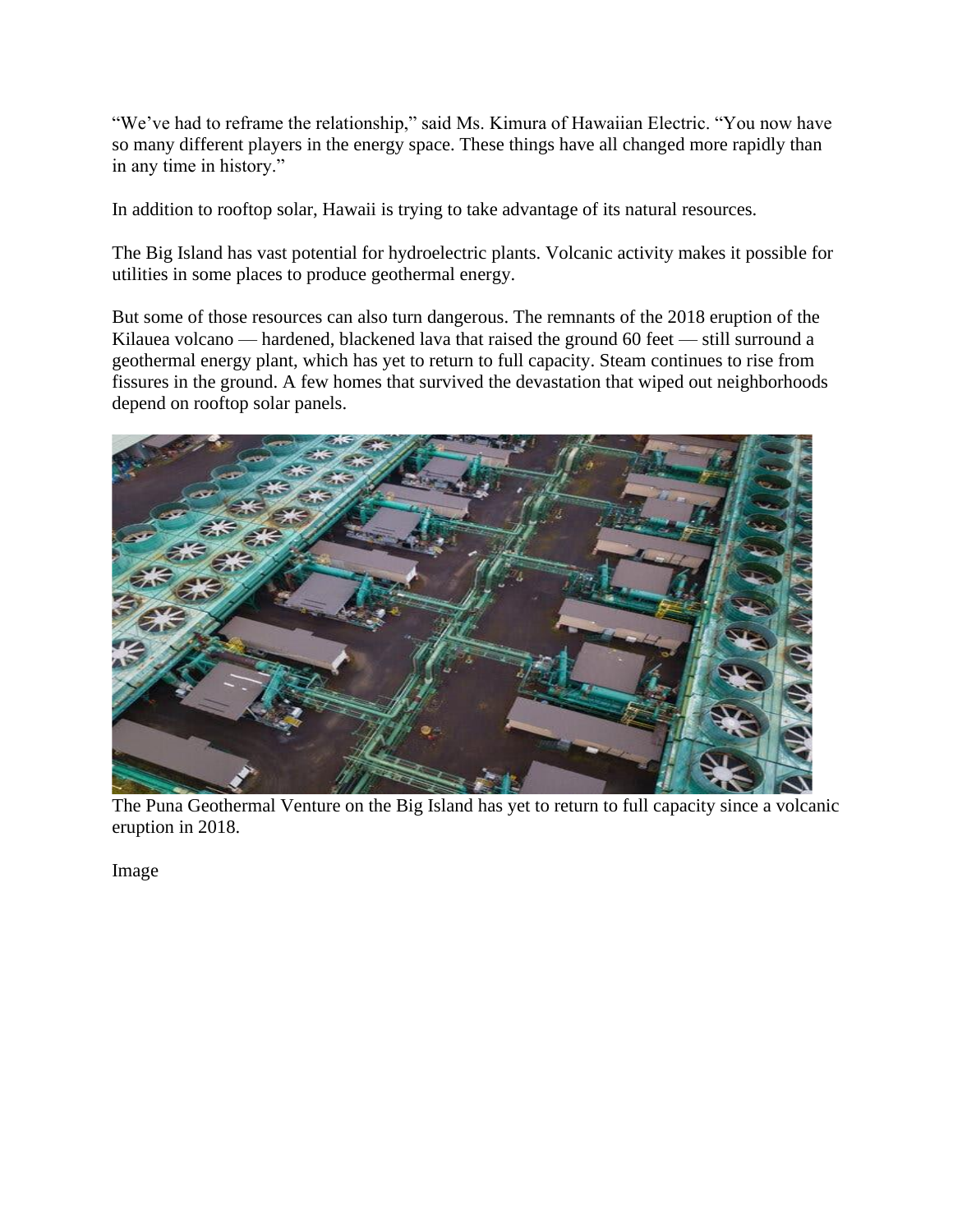

A solar-powered home near the geothermal plant.



Electrical transmission lines were trapped when lava from the eruption hardened.